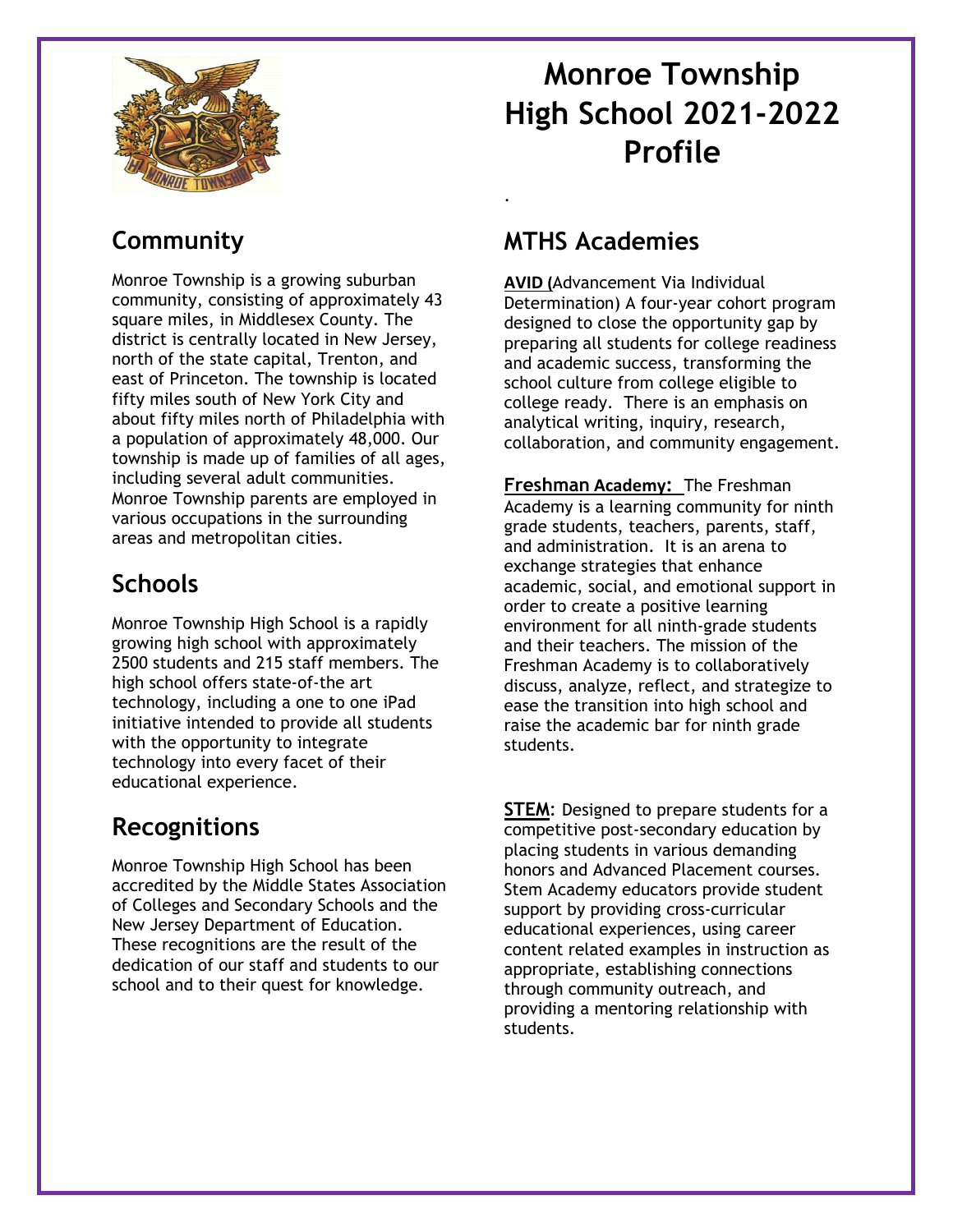# **Interscholastic Sports**

**Women's Sports** Soccer, Field Hockey Cross Country, Tennis, Basketball, Spring Track, Winter Track, Bowling, Fall Cheerleading, Competitive Cheer, Winter Cheerleading, Softball, Volleyball, Lacrosse

**Men's Sports** Football, Soccer, Ice Hockey, Cross Country, Spring Track, Winter Track, Basketball, Wrestling, Bowling, Baseball, Tennis, Golf, Lacrosse, Volleyball

**Co-Curricular** In addition to Interscholastic Athletics, Monroe Township High School offers a variety of co-curricular options, including more than 60 clubs and activities, to stimulate and foster student interest and involvement in school community

# **Program of Studies**

### **Graduation Requirements – 2022**

In order to graduate from Monroe Township High School, a student must obtain a minimum of 130 credits in grades 9-12. In addition, the successful completion of certain subjects is required as follows:

| Language Arts                                    | 4 years |
|--------------------------------------------------|---------|
| Physical Education and Health                    | 4 years |
| <b>United States History</b>                     | 2 years |
| <b>World History</b>                             | 1 year  |
| Fine, Practical, Performing Arts                 | 2 years |
| Mathematics                                      | 4 years |
| Science (Biology, Chemistry, Physics)            | 3 years |
| World Language                                   | 2 years |
| Career Education (infused curriculum) Technology | l vear  |
| Economics/Personal Finance                       | vear    |

*\*Additionally, mandated testing is set forth by the State of New Jersey and must be satisfied by all students of every class.* 

### **Classes**

Class blocks are eighty-four minutes in length and meet on alternate days. Students meet four blocks on "A" day and an additional four blocks on "B" day, providing students the opportunity to select eight classes. Full year courses receive 5 credits upon successful completion and half year courses receive 2.5 credits upon successful completion. AP Science classes and AP Calculus A/B meet every day for 84 minutes. Upon successful completion of these courses, students will receive 10 credits. Algebra 1 A/B is an Algebra 1 class that meets on both "A" and "B" days. This course is 10 credits.

### **Grading**

The grading system at Monroe Township High School is as follows:

| $90 - 100$ | Excellent    | $l = Incomplete$                     |
|------------|--------------|--------------------------------------|
| $80 - 89$  | Good         | $P =$ Passed                         |
| $70 - 79$  | Satisfactory | $WP = Without$                       |
| $65 - 69$  | Poor         | $WF = Without$ Failing               |
| Below 65   | Failure      | WFA = Withdrawn Failing (Attendance) |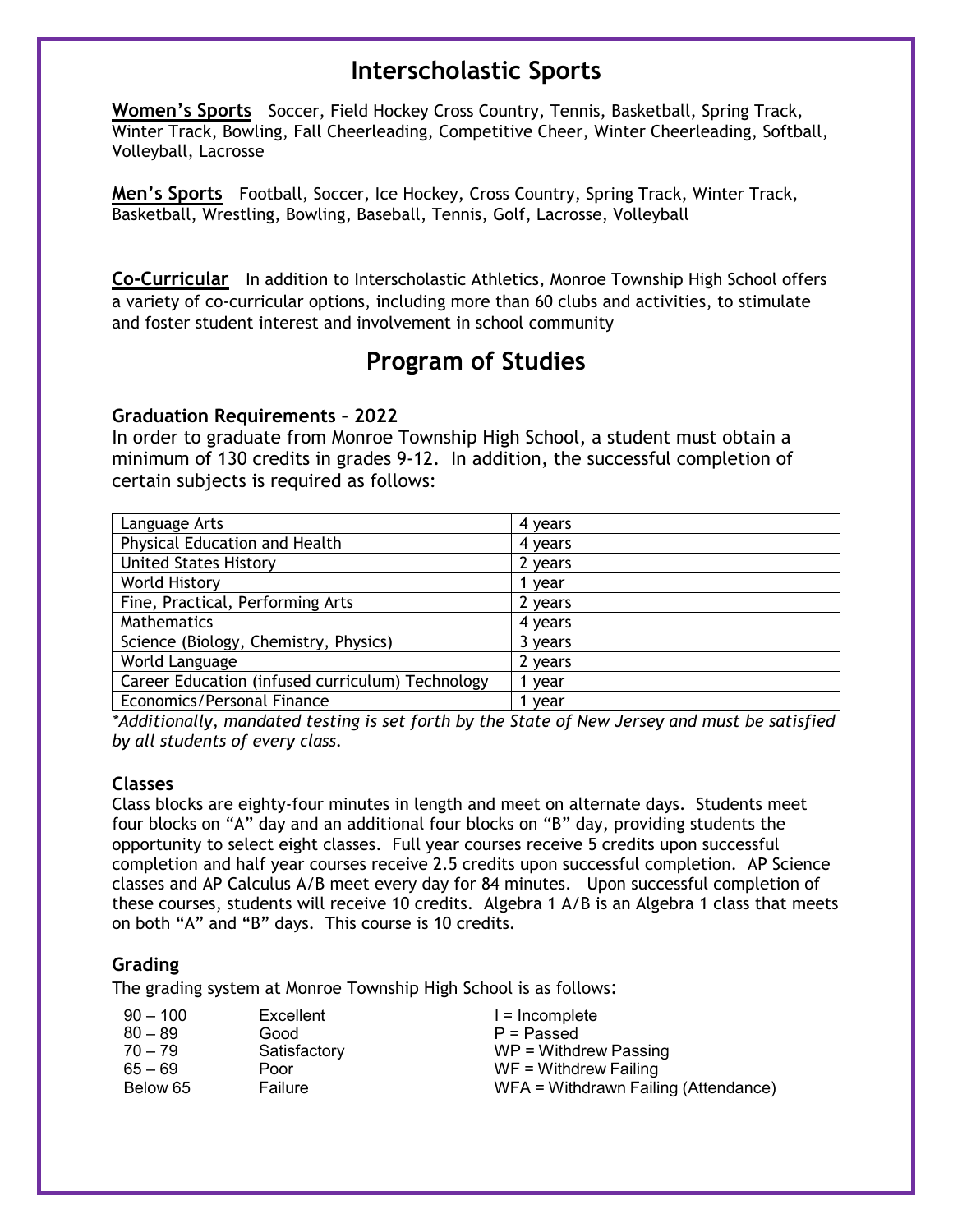### **Class Rank**

For determining rank, students taking our most rigorous courses (i.e., honors courses, AP courses) receive extra points upon the successful completion of the course. All honors level courses in Language Arts, World Language, Mathematics, Science, History, Business, and Music will receive eight (8) extra points. All Advanced Placement courses receive ten (10) extra points.

### **Honor Roll**

Honor roll status is attained by having an overall average of 85%, with no grade below 75% and only one grade between 75% and 79%. The Principal's List is attained by having a grade of 90% in every course taken.

| Graduating Class of 2021 (632)      |       |
|-------------------------------------|-------|
| Four-year colleges                  | 76.0% |
| Two-year colleges                   | 15.5% |
| <b>Technical/Vocational Schools</b> | 0.9%  |
| Military                            | 1.2%  |
| Employment                          | 3.6%  |
| Undecided                           | 2.8%  |

# **Curriculum**

Monroe Township High School provides the opportunity for students to engage in course work which will meet their educational needs in accordance with their individuality. In addition to state and local graduation requirements, students are encouraged to select courses that will best suit their aspirations.

#### **Senior Option**

Senior Option is available to all high school seniors affording opportunities to prepare for a college education or a career following graduation. Options include, but are not limited to, the following: Dual credit in college courses through Middlesex County Community College, mentorship programs with elementary school teachers, apprenticeship, job shadowing, community service, in-school work experience, and internships.

### **AVID – Advancement Via Individual Determination**

AVID is a systemic transformational system that focuses on leadership, systems, instruction, and culture designed to promote success in career and post-secondary education.

#### **Business Education**

Business Law, Accounting, Business Principles and Practice, Marketing Education, College Marketing, Computers in the Business World, Sports & Entertainment Marketing, Internet Marketing, Business Organization & Management, Personal Finance, Economics, Entrepreneurship, AP Microeconomics, AP Macroeconomics, Career Preparation & Research

### **Family and Consumer Science**

Living on Your Own, Working with Children I, II, & III, Teaching Mentorship, Foods, International and Gourmet Foods, Culinary Arts I & II, Fashion Merchandising & Fashion Design

### **Practical Arts**

Materials and Methods for Technology, Cabinet Making, Construction Technology, Drafting, Drafting and Design, Architectural Drawing, Computer Aided Drafting, Writing for Television and Radio, Digital Photography, Messages in Media, Video Production, **Project Lead The Way**: Engineering Design, Principles of Engineering, Civil Engineering & Architecture, Digital Electronics, Engineering Design & Development

### **Language Arts**

Language Arts I, II, III, & IV, Honors World Studies, Honors American Studies I & II, Honors Language Arts I, II, III, & IV, AP Language Arts III & IV, Creative Writing, Drama and Acting Journalism, Public Speaking/Debate, S.A.T. Verbal, Creating the Yearbook, Introduction to Public Speaking/Modes of Writing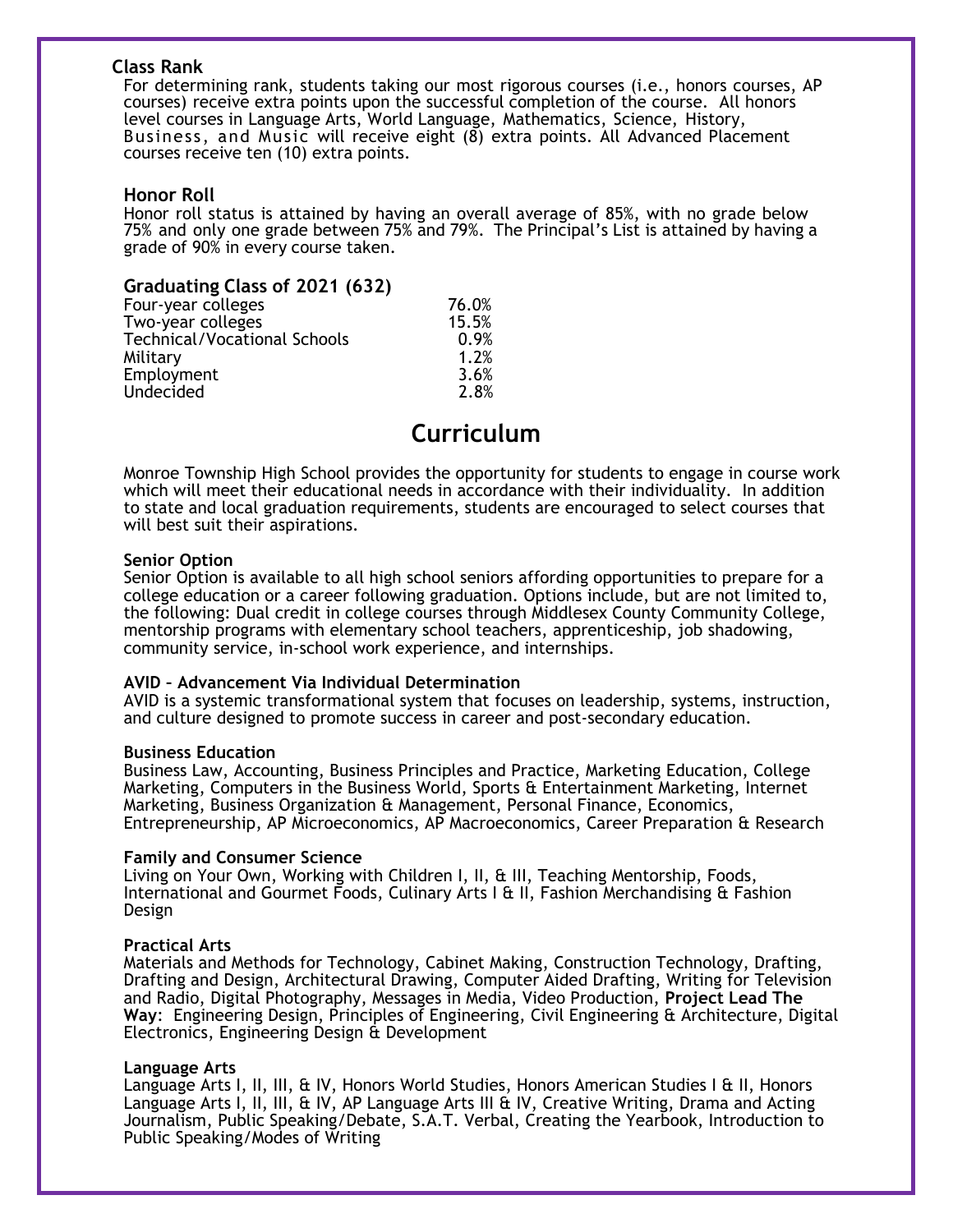#### **Mathematics**

Dynamics of Geometry, Dynamics of Trig/Math Analysis, Algebra I & II, Algebra I A/B, Dynamics of Algebra II, Geometry, Precalculus, Probability and Statistics, AP Statistics, Honors Algebra II, Honors Geometry, Honors Precalculus, Honors Calculus, AP Calculus A/B, AP Calculus AB/BC, AP Calculus BC, Computer Programming, Honors Computer Programming, AP Computer Science, AP Computer Science Principles, S.A.T. Mathematics, IOS Application Development, Advanced Web Design

#### **Music**

Percussion Ensemble, Concert Choir, AP Music Theory, Wind Ensemble, Freshman Chorus, Treble Chorus, Music Theory I & II, Symphonic Band, A Study of World Music, Musical Theatre, Piano, Mixed Chorus,

#### **Physical Education**

Physical Education 9, 10, 11, & 12, Rhythmic Movement, Care and Prevention of Athletic Injuries, Strength Training and Conditioning I  $\alpha$  II, Health Education 9, 10, 11,  $\alpha$  12, Teen Pep

#### **Science**

Physics, Lab Biology, Lab Chemistry, Lab Physics, Honors Biology, AP Biology, Honors Chemistry, Honors Physics, Honors Anatomy & Physiology, AP Physics I, AP Physics II, AP Physics C, AP Chemistry, Introduction to Forensic Science, Bio Technology Concepts, Introduction to Ecology and Environmental Science, Astronomy, Aerospace, AP Environmental Science, Thermodynamics and Equilibrium Chemistry, Intro to Engineering and Applied Science, Scientific Research & Development

#### **Social Studies**

World History, U.S. History I & II, Honors World Studies, Honors American Studies I & II, Honors World History, Honors U.S. History I & II, AP U.S. History I, AP U.S. History II, AP U.S. Government & Politics, Psychology, Recent American History, Sociology, Contemporary Issues in Government, The African American Experience, The Holocaust and Genocide in the Modern World, AP European History, AP Psychology, Intro to Law, AP Human Geography, American Image on Film, Civil Action in a Democracy

#### **Visual Arts**

AP Studio Art, Computer Graphic Design, Studio Art, AP 3-D Studio Art, AP Art History, Ceramics & Sculpture

#### **World Language**

Spanish I, II, III,& IV, Honors Spanish II, III,& IV, AP Spanish Language, French I, II, III, & IV, AP French Language, Italian I, II,& III, Honors Italian II, III,& IV, AP Italian, Latin I & II, Honors Latin III, Honors Latin IV, Contemporary Issues in Latin America